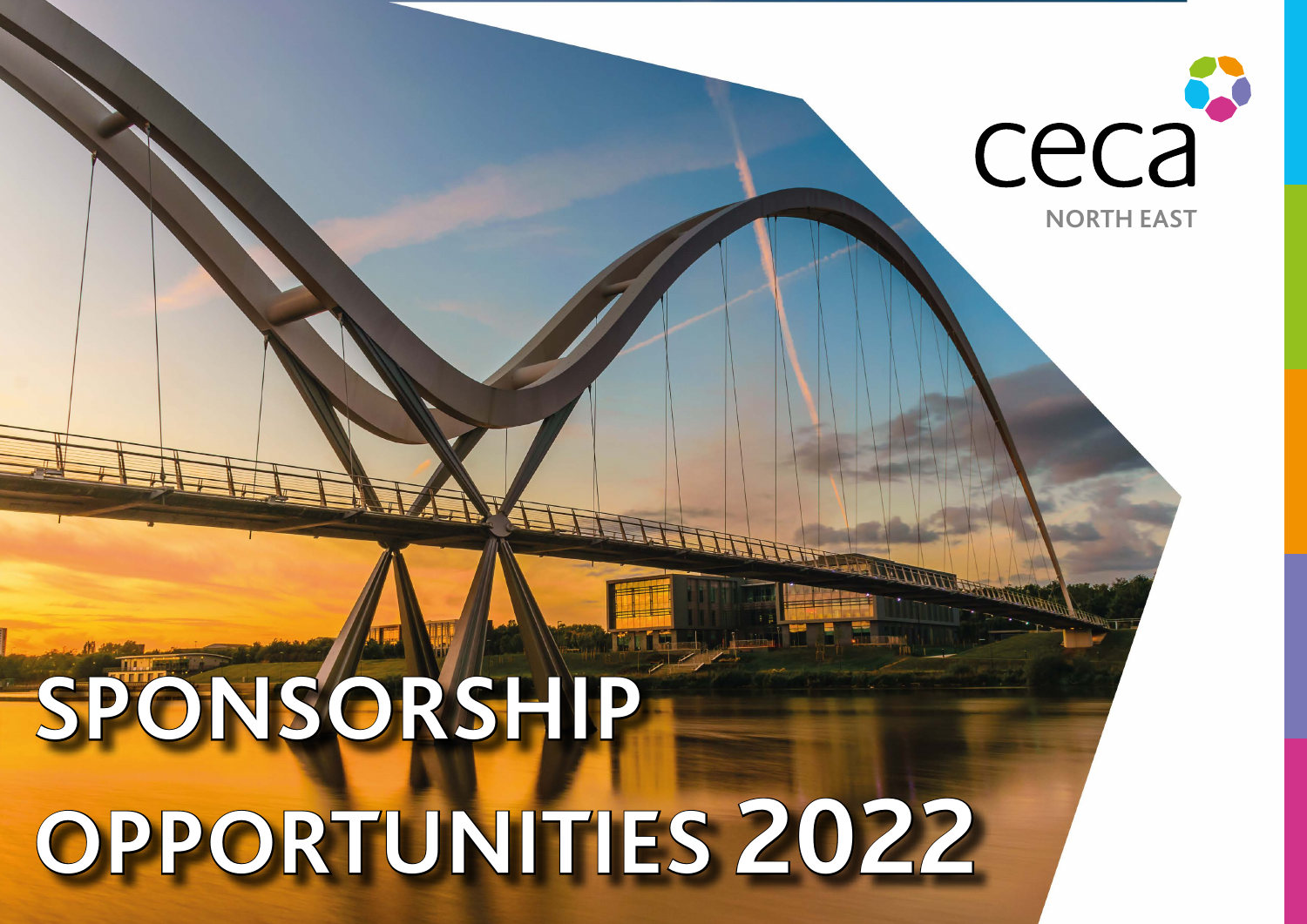### **PLATINUM PARTNER SPONSORSHOP BENEFITS**



#### **HEADLINE SPONSOR AT GOLF DAY MEMBER SEMINARS WEEKLY NEWSLETTER ANNUAL DINNER & AWARDS**

Annual Dinner and Awards - Complimentary table for 10 at the Annual Dinner.

Choice of one category award sponsorship. Company logo displayed on front cover within menu card.

Company logo featured on presentation throughout the evening.

Presentation of an award to category winner with official photographs and subsequent PR/media coverage.

Complimentary four-ball at Annual Golf Day.

Company logo displayed on event communications.

Display stand at event.

Introduction/short presentation at the event.

Deliver one (or more, subject to demand) seminar to CECA North East members.

Topic subject to approval by Sponsor and CECA NE Management Board.

# Company logo and image

displayed on Weekly Newsletter to CECA NE member companies.

We may be able to tailor additional ad-hoc sponsorship opportunities throughout the year for other seminars and events including Legal Briefings, Mock Trials, and Financial Briefings. For enquiries please e-mail CECA NE Director Stuart Miller at stuart.miller@ceca-ne.co.uk.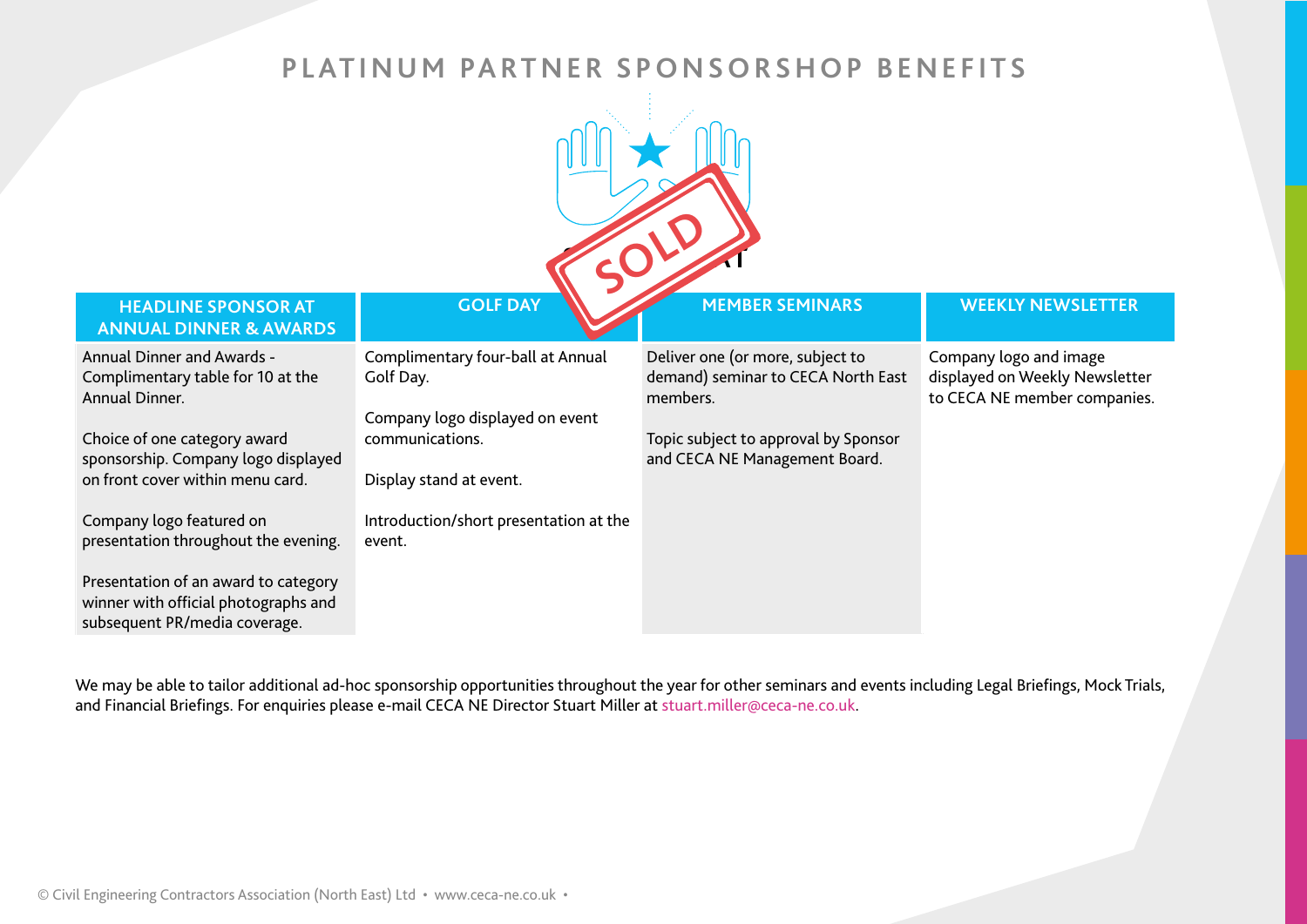# **ANNUAL DINNER AND AWARDS EVENING 1 1 th NOVEMBER 2022**

**CECA North East's Annual Dinner & Awards** is now in its **26th year**, and is an important event in the calendar of civil engineering and infrastructure professionals across the North East region. On average, we attract over 300 members and their guests, who include key stakeholders in infrastructure development.

As well as the benefits highlighted below, sponsors will be able to take advantange of increased social media presence before, during, and after the dinner and awards ceremony.

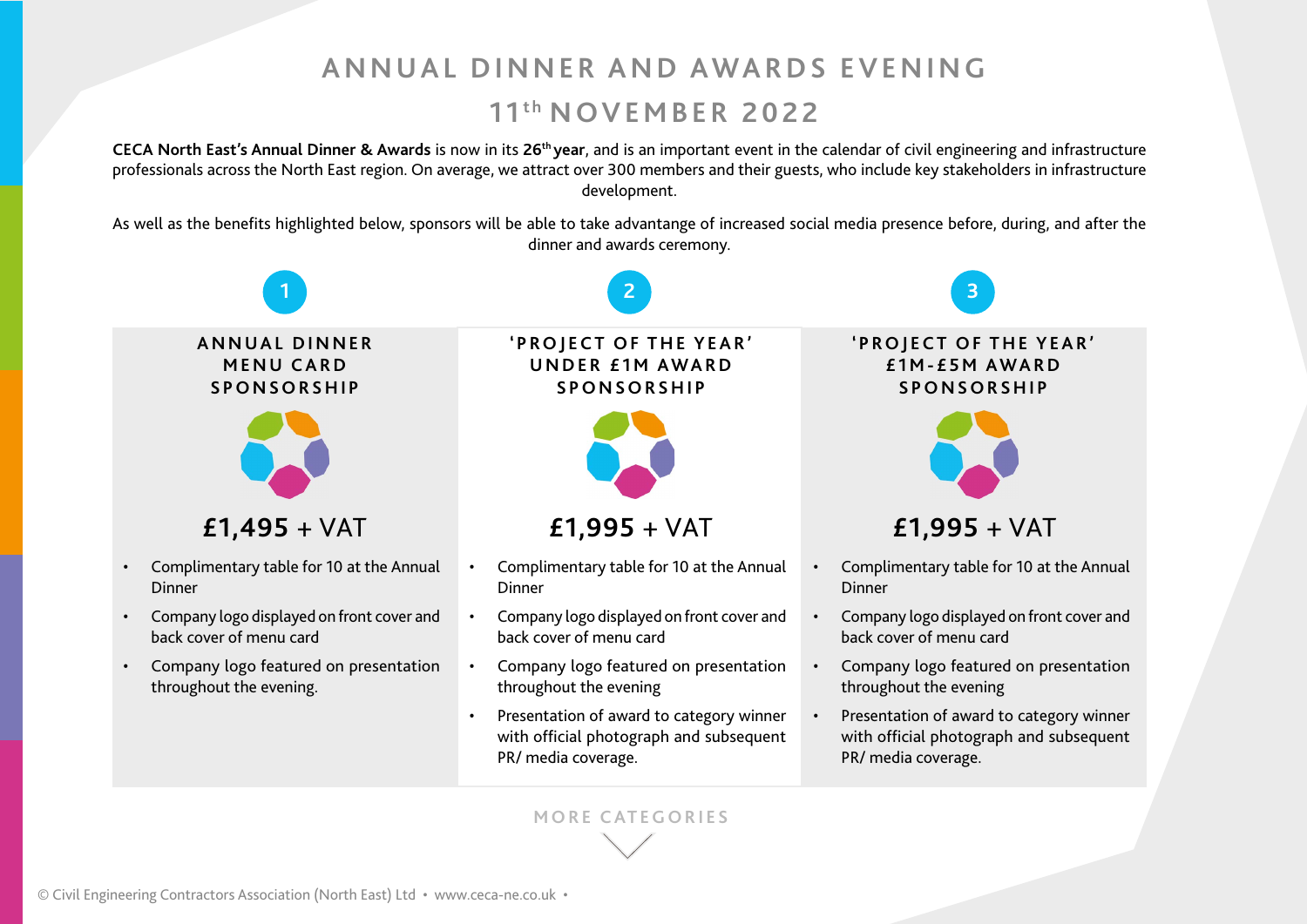#### **4 5 'PROJECT OF THE YEAR' OVER £5M AWARD SPONSORSHIP**

#### **£1,995** + VAT

- Complimentary table for 10 at the Annual Dinner
- Company logo displayed on front cover and back cover of menu card
- Company logo featured on presentation throughout the evening
- Presentation of award to category winner with official photographs and subsequent PR/media coverage.

**'HEALTH & SAFETY** COMPANY OF **THE AR' AWARD SP 2007**  $\epsilon$  For 10 at the Annual Dinner **SOLD**

- Company displayed on front cover and back cover of menu card
- Company logo featured on presentation throughout the evening
- Presentation of award to category winner with official photograph and subsequent PR/media coverage.

#### **'TRAINING COMPANY OF THE YEAR' AWARD SPONSORSHIP**

**6**

**9**

### **£1,995** + VAT

- Complimentary table for 10 at the Annual Dinner
- Company logo displayed on front cover and back cover of menu card
- Company logo featured on presentation throughout the evening
- Presentation of award to category winner with official photograph and subsequent PR/media coverage.

**7 8 'ENVIRONMENTAL** COMPANY **OF THE YEAR** AWARD SPONSORS **SOLD**

**Complimentary Complishing Complimentary table for 10 at the Annual Dinner** 

**1995** 1995

- Company logo displayed on front cover and back cover of menu card
- Company logo featured on presentation throughout the evening
- Presentation of award to category winner with official photographs and subsequent PR/media coverage.

**'GOING THE EXTRA MILE' AWARD SPONSORSHIP**

# **£1,995** + VAT

- Complimentary table for 10 at the Annual Dinner
- Company logo displayed on front cover and back cover of menu card
- Company logo featured on presentation throughout the evening
- Presentation of award to category winner with official photograph and subsequent PR/media coverage.

**'CLIENT OF THE YEAR' AWARD SPONSORSHIP**

# **£1,995** + VAT

- Complimentary table for 10 at the Annual Dinner
- Company logo displayed on front cover and back cover of menu card
- Company logo featured on presentation throughout the evening
- Presentation of award to category winner with official photograph and subsequent PR/media coverage.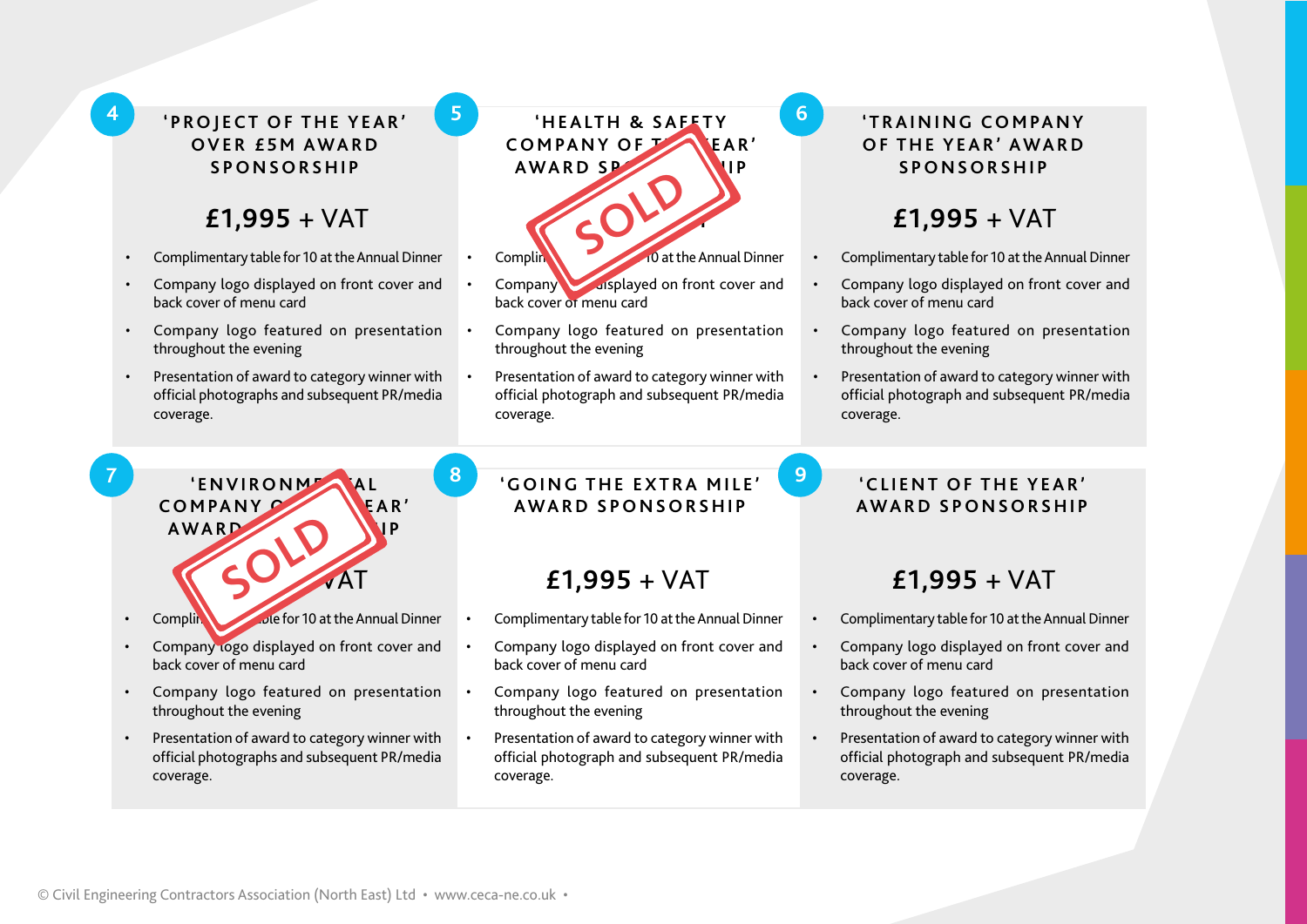#### **10 SUBCONTRACTOR OF THE 11 'LIFETIME ACHIEVEMENT' 12 YEAR' AWARD SPONSORSHIP**

#### **£1,995** + VAT

- Complimentary table for 10 at the Annual Dinner
- Company logo displayed on front cover and back cover of menu card
- Company logo featured on presentation throughout the evening
- Presentation of award to category winner with official photographs and subsequent PR/media coverage.

# **AWARD SPONSORSHIP**

#### **£1,995** + VAT

- Complimentary table for 10 at the Annual Dinner
- Company logo displayed on front cover and back cover of menu card
- Company logo featured on presentation throughout the evening
- Presentation of award to category winner with official photograph and subsequent PR/media coverage.

#### **'APPRENTICE OF THE YEAR' AWARD SPONSORSHIP**

## **£1,995** + VAT

- Complimentary table for 10 at the Annual Dinner
- Company logo displayed on front cover and back cover of menu card
- Company logo featured on presentation throughout the evening
- Presentation of award to category winner with official photograph and subsequent PR/media coverage.

#### **13 14 'TRAINEE QUANTITY SURVEYOR OF THE YEAR' AWARD SPONSORSHIP**

# **£1,995** + VAT

- Complimentary table for 10 at the Annual Dinner
- Company logo displayed on front cover and back cover of menu card
- Company logo featured on presentation throughout the evening
- Presentation of award to category winner with official photographs and subsequent PR/media coverage.

#### **'TRAINEE CIVIL ENGINEER O F T H E Y E A R ' AWARD SPONSORSHIP**

# **£1,995** + VAT

- Complimentary table for 10 at the Annual Dinner
- Company logo displayed on front cover and back cover of menu card
- Company logo featured on presentation throughout the evening
- Presentation of award to category winner with official photograph and subsequent PR/media coverage.

#### **NOTES**

- Complimentary tables of 10 are a MINIMUM table size. Additional places can be purchased separately.
- Sponsorship opportunities are invited from firms operating in the construction/civil engineering/ infrastructure supply chain.
- Every effort will be made to ensure that all sponsors provide unique, non-competing products and services in relation to other category sponsors.
- All applications for sponsorship shall be considered and approved by the Board of CECA (North East) Ltd.